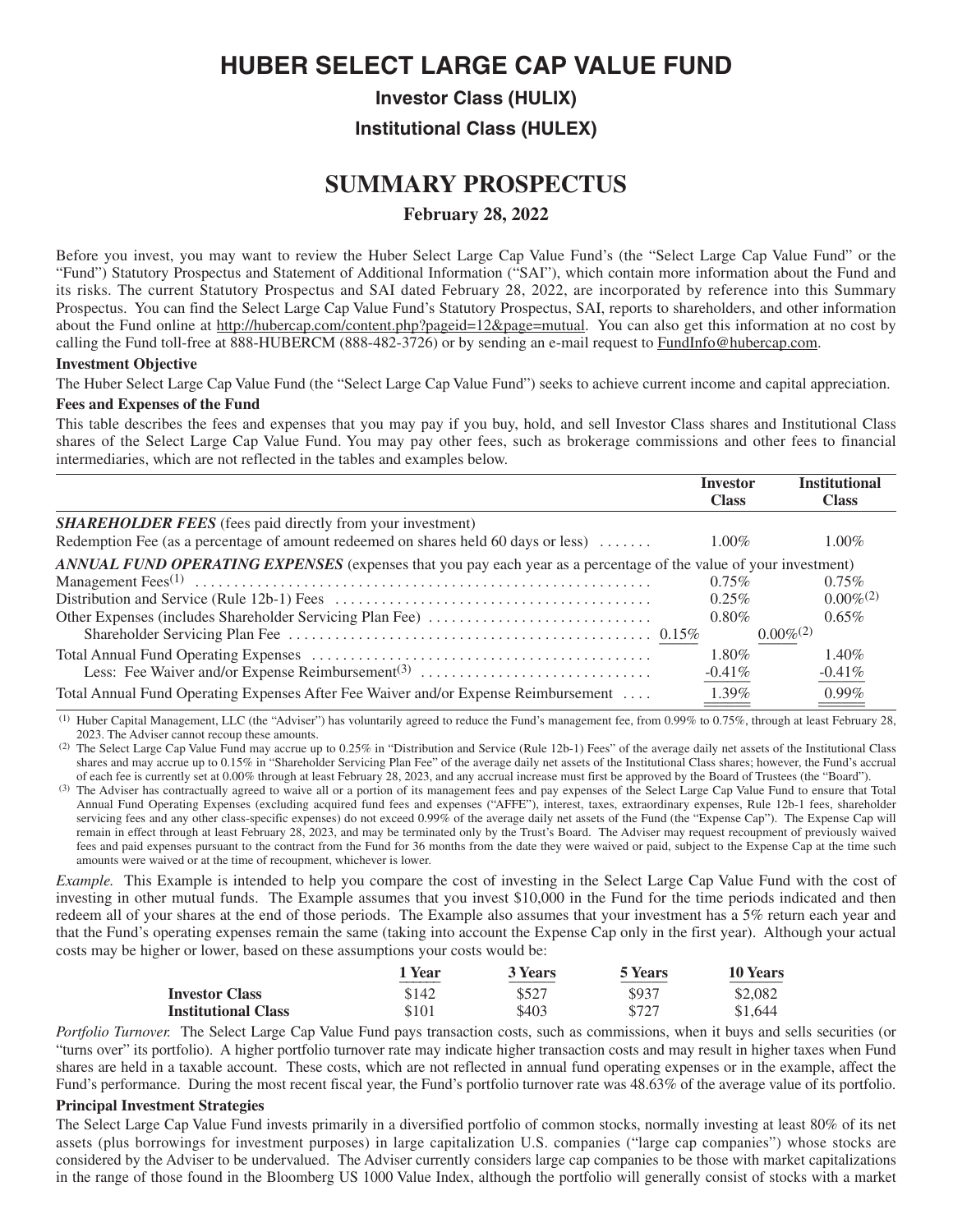capitalization of \$1 billion or above at time of initial purchase. The market capitalization range of the Bloomberg US 1000 Value Index changes constantly, but as of January 31, 2022, the market capitalization range was between \$572.2 million and \$535.8 billion. Market capitalization is measured at the time of initial purchase. The Fund also normally invests in stocks with high cash dividends or payout yields relative to the market. Payout yield refers to dividend yield (the yield from dividends paid) plus buyback yield (the yield associated with a company buying back its own shares to reduce the number of shares on the market, thereby increasing the earnings per share for the remaining shares). While the Select Large Cap Value Fund is diversified, the Fund may hold a higher concentration on certain issuers.

The Select Large Cap Value Fund may make significant investments in securities of non-U.S. issuers ("foreign securities"), including issuers in emerging markets. The Fund will invest primarily in domestic U.S. securities but reserves the right to invest up to 20% of its net assets in American Depositary Receipts ("ADRs"), dollar-denominated foreign securities, or directly in foreign securities. Should appropriate investment opportunities be available, the Fund may invest in initial public offerings ("IPOs") but not in an amount that exceeds 50% of the Fund's total assets. Additionally, the Fund may invest in Rule 144A and other restricted equity securities but not in an amount that exceeds 15% of the Fund's total assets. From time to time, the Fund may be invested in securities of companies in the same economic sector. As of October 31, 2021, 32.2% of the Fund's total investments were invested in the technology, hardware and services sector.

The Adviser employs a value investing style, investing in stocks which, in the Adviser's opinion, trade at a significant discount to the present value of future cash flows. The Adviser attempts to identify out-of-favor stocks that represent solid fundamental value. The Adviser identifies these investment opportunities by employing a disciplined, bottom-up investment process that emphasizes internally generated fundamental research. The process includes an initial review, in-depth analysis, and employment of the Adviser's proprietary valuation methodology.

## **Principal Risks**

Losing all or a portion of your investment is a risk of investing in the Select Large Cap Value Fund. The following additional risks could affect the value of your investment:

- *General Market Risk.* Economies and financial markets throughout the world are becoming increasingly interconnected, which increases the likelihood that events or conditions in one country or region will adversely impact markets or issuers in other countries or regions. Securities in the Fund's portfolio may underperform in comparison to securities in general financial markets, a particular financial market or other asset classes due to a number of factors, including inflation (or expectations for inflation), deflation (or expectations for deflation), interest rates, global demand for particular products or resources, market instability, debt crises and downgrades, embargoes, tariffs, sanctions and other trade barriers, regulatory events, other governmental trade or market control programs and related geopolitical events. In addition, the value of the Fund's investments may be negatively affected by the occurrence of global events such as war, terrorism, environmental disasters, natural disasters or events, country instability, and infectious disease epidemics or pandemics. For example, the outbreak of COVID-19, a novel coronavirus disease, has negatively affected economies, markets and individual companies throughout the world, including those in which the Fund invests. The effects of this pandemic to public health and business and market conditions, including exchange trading suspensions and closures, may continue to have a significant negative impact on the performance of the Fund's investments, increase the Fund's volatility, negatively impact the Fund's arbitrage and pricing mechanisms, exacerbate pre-existing political, social and economic risks to the Fund, and negatively impact broad segments of businesses and populations. The Fund's operations may be interrupted as a result, which may contribute to the negative impact on investment performance. In addition, governments, their regulatory agencies, or self-regulatory organizations may take actions in response to the pandemic that affect the instruments in which the Fund invests, or the issuers of such instruments, in ways that could have a significant negative impact on the Fund's investment performance. The full impact of the COVID-19 pandemic, or other future epidemics or pandemics, is currently unknown.
- *Equity Securities Risk.* The price of equity securities may rise or fall because of economic or political changes or changes in a company's financial condition, sometimes rapidly or unpredictably. These price movements may result from factors affecting individual companies, sectors or industries selected for the Select Large Cap Value Fund's portfolio or the securities market as a whole, such as changes in economic or political conditions.
- *Foreign and Emerging Market Securities Risk.* Investments in foreign currencies and foreign issuers are subject to additional risks, including political and economic risks, greater volatility, civil conflicts and war, sanctions or other measures by the United States or other governments, liquidity risks, currency fluctuations, higher transaction costs, delayed settlement, possible foreign controls on investment, expropriation and nationalization risks, and less stringent investor protection and disclosure standards of foreign markets. Events and evolving conditions in certain economies or markets may alter the risks associated with investments tied to countries or regions that historically were perceived as comparatively stable becoming riskier and more volatile. These risks are magnified in countries in "emerging markets." Emerging market countries typically have less-established market economies than developed countries and may face greater social, economic, regulatory and political uncertainties. In addition, emerging markets typically present greater illiquidity and price volatility concerns due to smaller or limited local capital markets and greater difficulty in determining market valuations of securities due to limited public information on issuers.
- *ADR Risk.* Investments in ADRs are subject to many of the same risks that are associated with direct investments in foreign securities. In addition, ADRs may not track the price of the underlying foreign securities, and their value may change materially at times when the U.S. markets are not open for trading.
- *Large-Sized Company Risk.* Larger, more established companies may be unable to respond quickly to new competitive challenges like changes in consumer tastes or innovative smaller competitors. In addition, large-cap companies are sometimes unable to attain the high growth rates of successful, smaller companies, especially during extended periods of economic expansion.
- *Initial Public Offering Risk.* The risk exists that the market value of IPO shares will fluctuate considerably due to factors such as the absence of a prior public market, unseasoned trading, the small number of shares available for trading and limited information about the issuer. The purchase of IPO shares may involve high transaction costs. IPO shares are subject to market risk and liquidity risk. When the Select Large Cap Value Fund's asset base is small, a significant portion of the Fund's performance could be attributable to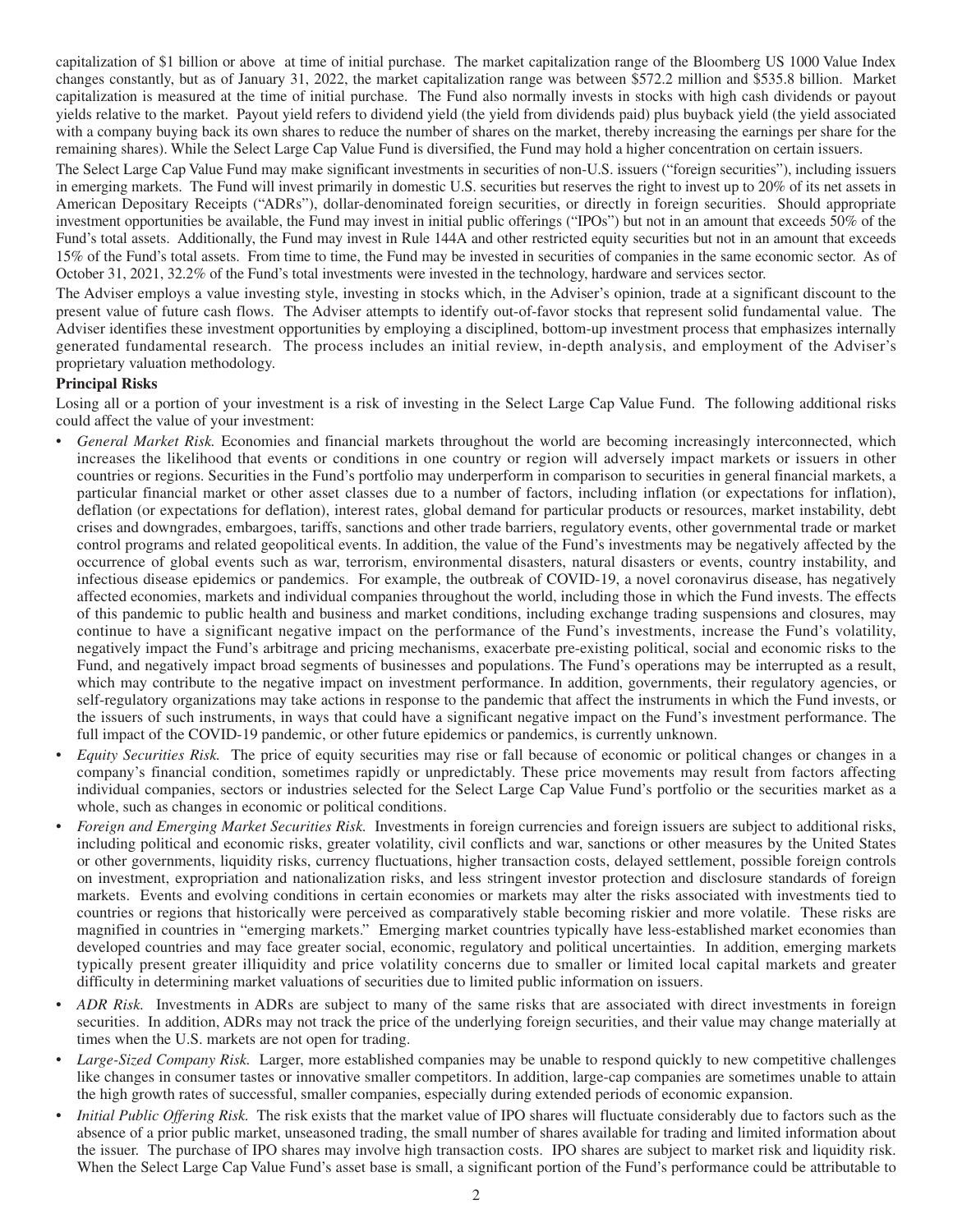investments in IPOs, because such investments would have a magnified impact on the Fund. As the Fund's assets grow, the effect of the Fund's investments in IPOs on the Fund's performance probably will decline, which could reduce the Fund's performance.

- *Management Risk.* The Select Large Cap Value Fund is an actively managed investment portfolio and the Fund relies on the Adviser's ability to pursue the Fund's goal. The Adviser will apply its investment techniques and risk analyses in making investment decisions for the Fund, but there can be no guarantee that its decisions will produce the desired results.
- *Value Style Investing Risk.* The Select Large Cap Value Fund emphasizes a "value" style of investing, which targets undervalued companies with characteristics for improved valuations. This style of investing is subject to the risk that the valuations never improve or that the returns on "value" securities may not move in tandem with the returns on other styles of investing or the stock market in general.
- *Sector Emphasis Risk.* Securities of companies in the same or related businesses, if comprising a significant portion of the Select Large Cap Value Fund's portfolio, could react in some circumstances negatively to market conditions, interest rates and economic, regulatory or financial developments and adversely affect the value of the portfolio to a greater extent than if such business comprised a lesser portion of the Fund's portfolio.
	- *Technology, Hardware and Services Sector Risk.* Technology, hardware and services companies can be significantly affected by competitive pressures, aggressive pricing, technological developments, changing domestic demand, the ability to attract and retain skilled employees and availability and price of components. The market for products produced by these companies is characterized by rapidly changing technology, rapid product obsolescence, cyclical market patterns, evolving industry standards and frequent new product introductions. The success of technology hardware companies depends in substantial part on the timely and successful introduction of new products. An unexpected change in one or more of the technologies affecting an issuer's products or in the market for products based on a particular technology could have a material adverse effect on a participant's operating results.

Many of these companies rely on a combination of patents, copyrights, trademarks and trade secret laws to establish and protect their proprietary rights in their products and technologies. There can be no assurance that the steps taken by the companies to protect their proprietary rights will be adequate to prevent misappropriation of their technology or that competitors will not independently develop technologies that are substantially equivalent or superior to such companies' technology.

- *Rule 144A Securities Risk.* The market for Rule 144A securities typically is less active than the market for publicly-traded securities. Rule 144A securities carry the risk that the liquidity of these securities may become impaired, making it more difficult for the Select Large Cap Value Fund to sell these securities.
- *Focus Risk.* At such times the Select Large Cap Value Fund holds the securities of a small number of issuers, it may be more exposed to the risks associated with and developments affecting an individual issuer or a smaller number of issuers than a fund that invests more widely. This may increase the Select Large Cap Value Fund's volatility and cause the performance of a relatively smaller number of issuers to have a greater impact on the Fund's performance.

#### **Who May Want to Invest in the Fund?**

The Select Large Cap Value Fund may be appropriate for investors who:

- Have a long-term investment horizon;
- Want to add an investment with potential for capital appreciation to diversify their investment portfolio; and
- Can accept the greater risks of investing in a portfolio with common stock holdings.

#### **Performance**

The following performance information indicates some of the risks of investing in the Select Large Cap Value Fund. The bar chart shows the annual returns for the Fund's Investor Class shares from year to year. The table shows how the Fund's average annual returns for the 1-year, 5-years, 10-years and since inception periods compare with those of broad measures of market performance. The Fund's past performance, before and after taxes, does not necessarily indicate how it will perform in the future. The Fund's past performance benefited from IPOs of certain issuers. To the extent the Fund's historical performance resulted from gains derived from participation in IPOs and secondary offerings, there is no guarantee that these results can be replicated or that the Fund will be able to participate to the same degree in IPO and secondary offerings in the future. Updated performance information is available on the Fund's website at <www.hubercap.com> or by calling the Fund toll-free at 888-HUBERCM (888-482-3726).

**Select Large Cap Value Fund, Investor Class**



2012 2013 2014 2015 2016 2017 2018 2019 2020 2021

During the period of time shown in the bar chart, the Select Large Cap Value Fund's highest quarterly return was 14.19% for the quarter ended March 31, 2019, and the lowest quarterly return was -21.11% for the quarter ended March 31, 2020.